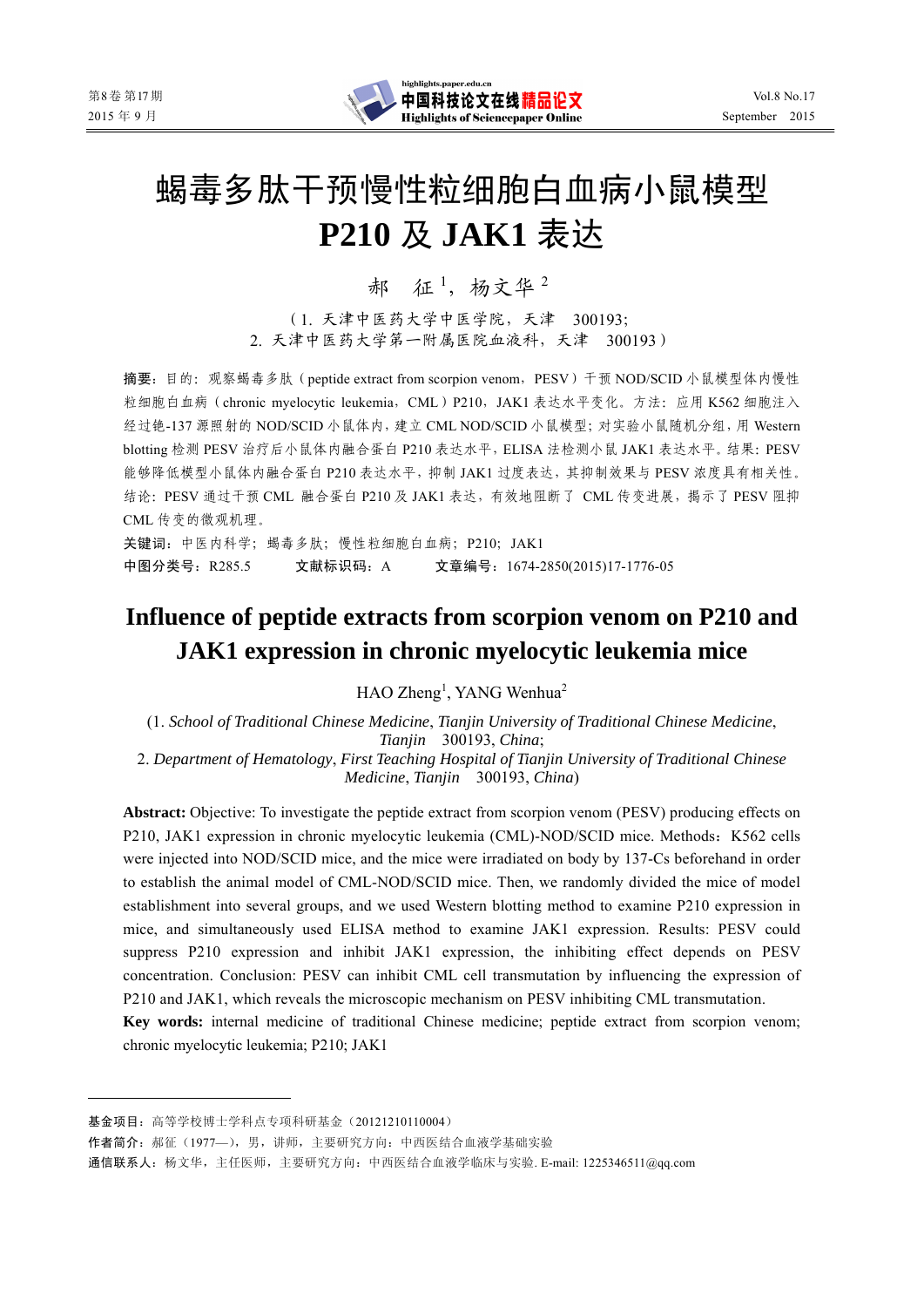### **0** 引言

CML 是起源于多能干细胞的恶性增殖性疾病。尽管应用伊马替尼治疗 CML 取得了重大效果,但由 于疗效局限性及耐药问题无法解决,故探究治疗 CML 的新药依然具有重大意义[1]。目前,研究证实 PESV 具有多靶点治疗白血病作用<sup>[2]</sup>,这里通过观察 PESV干预 CML NOD/SCID 小鼠模型体内的融合蛋白 P210, JAK1 表达水平变化, 探究 PESV 干预 CML 传变的作用靶点。

### **1** 材料与方法

#### **1.1** 动物来源与预处理

5 周龄雌性 NOD/SCID 小鼠 56 只, 体质量 15~18 g[动物合格证号: SCXK (京) 2009-0004], 同批 购于中国医学科学院实验动物研究所,饲养于中国医学科学院血液学研究所动物实验中心 SPF 级层流室 [饲养设备合格证号:SVXK(津)2009-0002]。小鼠适应性饲养 14 d 后,除预留空白对照组外,其余小 鼠在同位素铯-137 源环境下照射总剂量 270 cGy, 照射时间 4 min, 目的是进一步清除动物体内可能残存 的免疫功能,为移植 K562 细胞做好前期准备。

#### **1.2** 试剂与仪器

主要试剂:RPMI 1640 (美国 GIBIO 公司, 11875093);PBS 缓冲液 (美国 GIBIO 公司, 20012-027); 特级胎牛血清(美国 Hyclone 公司, SH30070.01);小鼠 P53 ELISA 试剂盒(美国 R&D); FK2856B, SDS-PAGE 凝胶配制试剂盒、SDS-PAGE 蛋白上样缓冲液(5X), SDS-PAGE 电泳液, PVDF 膜, 丽春红 染色液,考马斯亮蓝快速染色液, Western blotting 洗涤液, Western blotting 封闭液, Western blotting 一 抗稀释液, Western blotting 二抗稀释液, 辣根过氧化物酶标记山羊抗兔 IgG(H+L), BeyoECL Plus, Western blotting 及 IP 细胞裂解液,BCA 蛋白浓度测定试剂盒(均购于江苏碧云天生物技术研究所);Western P210 抗体, Western actin 抗体(美国 SANTA); 辣根过氧化物酶标记兔抗山羊 IgG (H+L)(北京中山金桥生 物技术有限公司)。

主要仪器: 酶标仪(美国伯乐 BIO-RAD 680 型酶标仪);洗板机(美国伯乐 BIO-RAD 1575); 倒置 显微镜(日本奥林巴斯 IX71);低速自动平衡离心机(北京医用离心机厂);高速离心机 TLL-D(军事医 学科学院实验仪器厂);CO2 培养箱(美国 THERMO 公司);电子称量仪 MP200-I(上海第二天平仪器厂); 恒温振荡摇床(中国科学院武汉科学仪器厂);电泳仪 PS3000(美国 Hoefer Scientific Instruments);恒温 水浴箱 HXS-H(哈尔滨东联公司).

#### **1.3** 细胞株

人 CML K562 细胞系由中国医学科学院血液学研究所提供,用含 10% FBS 的 RPMI 1640 培养液培 养,均在 37℃, 5% CO<sub>2</sub>, 饱和湿度环境孵育, 每 2 d 换液传代。用 2%台盼蓝计数活细胞数, PBS 液调 整浓度至  $5 \times 10^7$ 细胞/mL.

#### **1.4** 药品制备

PESV 是东亚钳蝎毒中具有抗肿瘤作用的有效成分,制备方法是电刺激采集法从东亚蝎尾采集新鲜毒 液,经高速离心分离,真空干燥制成蝎毒干粉,-20℃保存。提取 PESV 时,取蝎毒冻干粉溶解(1 g/40 mL, pH=7.4),800 r/min 离心 5 min,0.45 μm 和 0.22 μm 微孔滤膜过滤,将超滤物冻干。取蝎毒冻干粉 400 mg 加 PBS 缓冲液上样,经葡聚糖凝胶,收集蝎毒Ⅲ-Ⅳ蛋白峰,再进行阳离子交换层析,紫外分光光度仪 (吸收波长 280 nm)检测,收集 PESV 蛋白峰。PESV 在高效液相色谱显示有 4 个峰(高效液相色谱条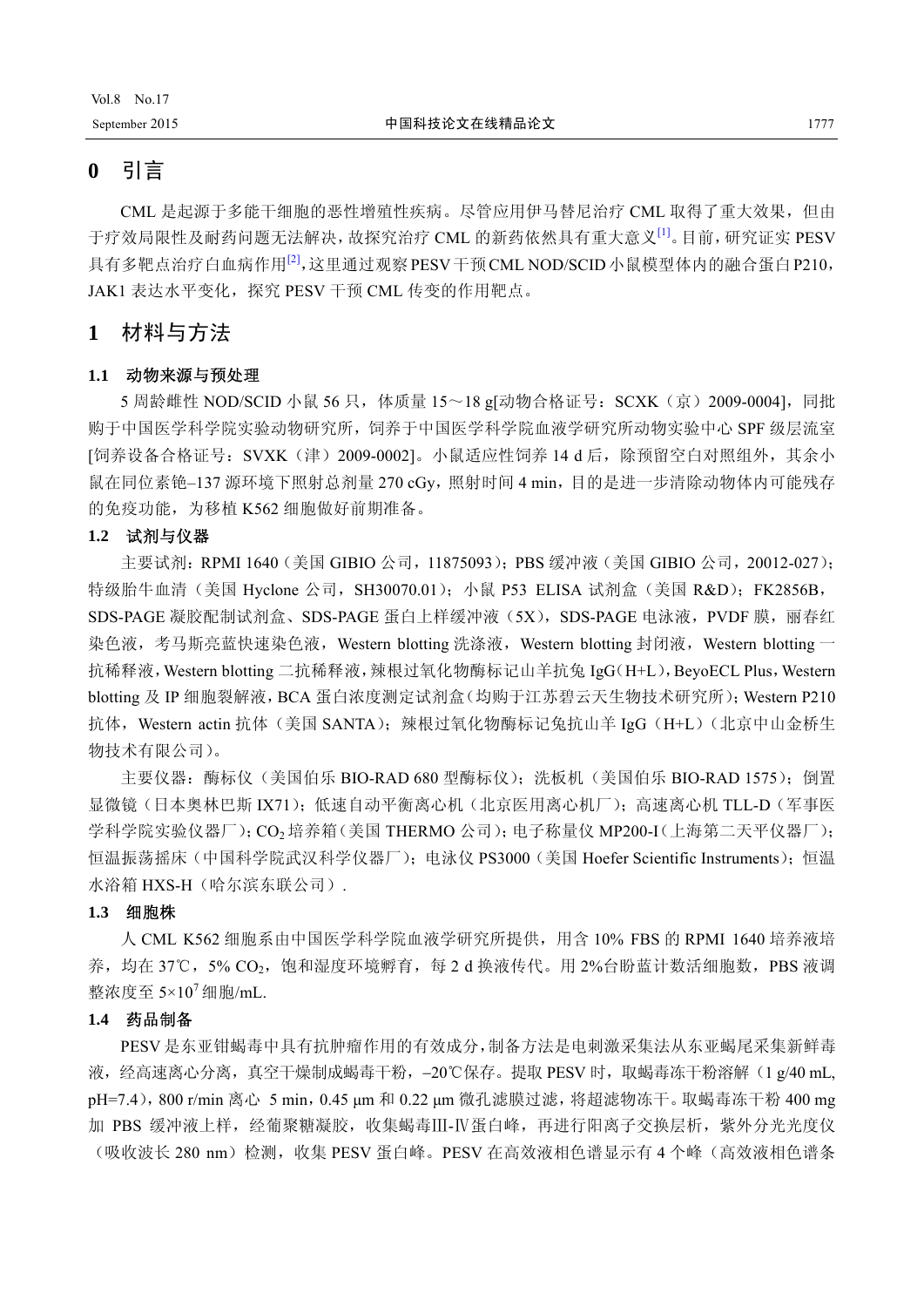件,流动相: A 液为 10 g/L TFA, B 液为 10 g/L TFA, Acetonitrile; 洗脱速度: 1 mL/min, 280 nm; 梯度 洗脱程序: 0~60 min B 液, 0~100%; 61~70 min A 液, 100%), 主峰面积占总面积的 41.4%. PESV 为含 50~60个氨基酸的多肽混合物,纯度 89.1%, 分子量 6~7 ku, 耐热, pH 值稳定<sup>[3]</sup>。之后, 用 0.9%氯化 钠溶液溶解稀释到所需浓度。

#### **1.5** 模型制备

在小鼠接受照射后 24 h 内采用尾静脉注射方式将浓度为 5×10<sup>7</sup> 细胞/mL K562 细胞随机注入 46 只小 鼠体内。观察 14 d 后, 有 44 只小鼠外周血白细胞均明显升高, 外周血涂片经瑞氏-吉姆萨染色光镜下放 大 1 000 倍可见原始幼稚细胞达 30%以上。从 44 只小鼠中随机选取 4 只处死,病理解剖,组织 HE 染色 光镜下分析[4]。

#### **1.6** 分组与给药

将造模成功的 40 只小鼠随机分为 4 组,每组 10 只,用 0.9%氯化钠溶液将 PESV 干粉剂稀释调配成 相应浓度,采用尾静脉注射方式注入小鼠体内。Ⅰ组:每只每天注射 PESV 1.2 mg/kg;Ⅱ组:每只每天 注射 PESV 0.6 mg/kg; Ⅲ组: 每只每天注射 PESV 0.3 mg/kg; Ⅳ组: 作为模型对照, 每只每天注射 0.9% 氯化钠溶液 0.3 mL; V组: 另设 10 只同批 NOD/SCID 小鼠作为空白对照, 每只每天注射 0.9%氯化钠溶 液 0.3 mL. 连续给药观察 28 d.

#### **1.7** 检测指标与方法

28 d 后眼眶动脉放血处死各组小鼠,抗凝离心血清。采用 ELISA 法检测小鼠血清 JAK1 含量,用酶 联仪在 450 nm 波长依序测量各孔的吸收度(OD 值),绘制标准曲线,计算样品实际浓度。

应用 Western blotting 检测 P210 蛋白。选取小鼠肝脏组织,把组织剪切成细小的碎片。取适量的裂 解液, 在使用前数分钟内加入 PMSF. 按照每 20 mg 组织加入 100~200 μL 裂解液的比例加入裂解液, 用 玻璃匀浆器匀浆, 直至充分裂解。10 000~14 000g 离心 3~5 min, 取上清备用。采用 BCA 蛋白浓度测 定试剂盒测蛋白浓度,用 SDS-PAGE 凝胶配制试剂盒配制凝胶。在蛋白样品中加入适量浓缩 SDS-PAGE 蛋白上样缓冲液。100℃水浴加热 5 min 以充分变性蛋白。冷却到室温后,用注射器把蛋白样品直接上样 到 SDS-PAGE 胶加样孔内, 以 8 V/cm 凝胶进行恒压电泳, 当染液前沿进入分离胶时, 以 15 V/cm 继续电 泳直到溴酚蓝到达分离胶底部。按凝胶面积裁剪whatman滤纸和PVDF膜,逐张叠放,膜上平铺SDS-PAGE 凝胶,并排除气泡。以恒流 2.5 mA/cm<sup>2</sup> 凝胶电泳转移 30 min. 用考马斯亮兰对 SDS-PAGE 凝胶染色, 以 检查蛋白质转移是否完全。用丽春红染液对 PVDF 膜的蛋白质进行染色,以检查蛋白质转移效果和标出 条带的位置。转膜完毕后,立即把蛋白膜放置到预先准备好的 Western blotting 洗涤液中,漂洗 1 min, 洗去膜上的转膜液。用滴管吸尽洗涤液,加入 Western blotting 封闭液,在摇床上缓慢摇动,室温封闭 1 h. 用滴管吸尽封闭液,立即加入用 Western blotting 一抗稀释液稀释好的一抗,室温在摇床上缓慢摇动孵育 1 h 后用洗涤液洗涤。结果选用 β-actin 抗体,进行内参检测。用 Western blotting 二抗稀释液稀释辣根过 氧化物酶(HRP)标记的二抗。用滴管吸尽洗涤液,立即加入二抗,室温在侧摆摇床上缓慢摇动孵育 1 h. 加 入 Western blotting 洗涤液, 在摇床上缓慢摇动洗涤 5 min. 吸尽洗涤液后, 再加入洗涤液洗涤 5 min, 共洗涤 3 次, 用 BeyoECL Plus 检测蛋白。使用紫外凝胶图像分析系统显色成像, 分析蛋白表达。

#### **1.8** 统计学方法

使用 SPSS 13.0 统计软件包进行统计学分析。计量资料数据用  $\bar{X} \pm S$  表示, 采用单因素方差分析 (one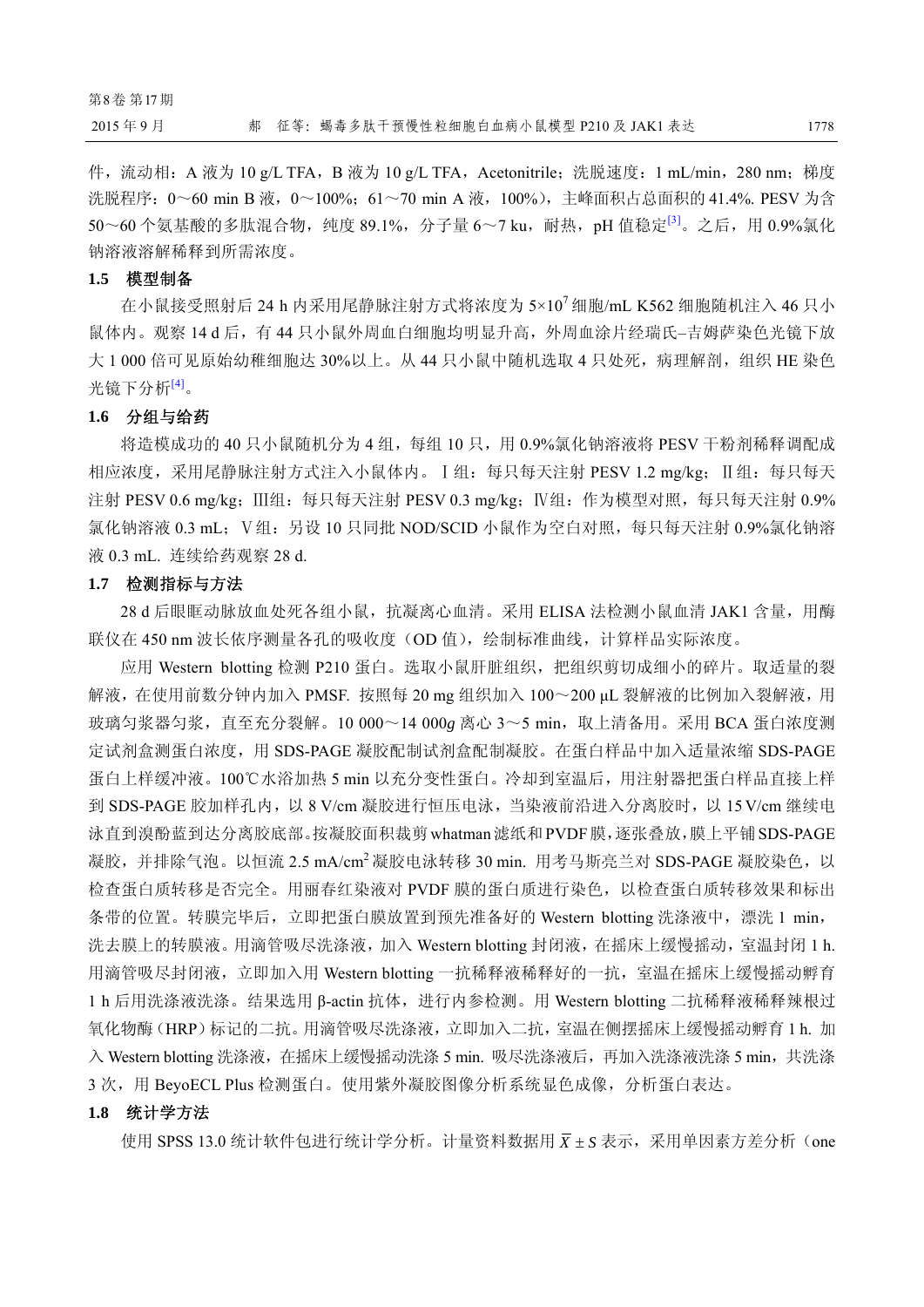way ANOVA),*P*<0.05 表示差异有统计学意义。

### **2** 结果与分析

### **2.1** 造模病理结果

从 44 只小鼠中随机选取 4 只处死,病理解剖光镜下显示: 肝脏组织内白血病细胞浸润,脾脏结构完 全破坏且白血病细胞呈团块状浸润,股骨骨髓组织可见白血病细胞,腹腔内瘤块呈现白血病细胞浸润灶, 验证造模成功(如图 1~图 4 所示)。



- 图 1 HE 染色后光镜下小鼠脾组织形态观察(×1 000)
	- Fig. 1 Mouse spleen morphology in mouse by HE staining  $(\times 1 000)$



图 3 肉眼下小鼠腹腔最大肿块 Fig. 3 Mouse peritoneal tumor morphology in mouse under the naked eye

### **2.2** 小鼠体内 **JAK1** 表达水平比较

如表 1 所示,小鼠体内 JAK1 表达Ⅳ组显著高于Ⅴ组;Ⅰ~Ⅲ组显著低于Ⅳ组(*P*<0.05),且随给药浓 度增加而呈减少趋势。 表 **1 PESV** 给药 **28 d** 后各组小鼠体内 **JAK1** 表达

### **2.3** 小鼠肝脏 **P210** 表达水平比较

Western blotting 法检测模型小鼠体内 P210 蛋白 表达水平显示,Ⅰ~Ⅲ组小鼠体内 P210 蛋白表达低于 **IV组,如图 5 所示。** 

## **3** 讨论与结论

中药全蝎为钳蝎科动物东亚钳蝎的干燥体。东亚 钳蝎属原始肉食性蛛形纲、蝎目、钳蝎科节肢动物,



图 2 HE 染色后光镜下小鼠股骨组织形态观察(×1 000) Fig. 2 Mouse femoral morphology in mouse by HE staining  $(\times 1000)$ 



图 4 HE 染色后光镜下小鼠腹腔瘤块组织形 态观察(×1 000) Fig. 4 Mouse peritoneal tumor morphology in mouse by HE staining  $(\times 1 000)$ 

# $k \sqrt{T}$ 比较 $(\bar{X} \pm S, n=10)$

Tab. 1 Comparison of JAK1 expression in mouse blood serum after treatment with PESV for 28 d ( $\overline{X} \pm S$ , *n*=10)

| 组别    | JAK1(ng/L)                                           |
|-------|------------------------------------------------------|
| 王组    | $135.32 \pm 15.35$ <sup><math>\triangle</math></sup> |
| Ⅱ 组   | $189.67 + 20.28$                                     |
| III 组 | $217.14 + 23.01$                                     |
| IV 组  | $287.34 + 12.19*$                                    |
| V 组   | $108.56 + 14.16$                                     |

注:\*为与 V 组比较,*P*<0.05;▲为与 III 组比较,*P*<0.05